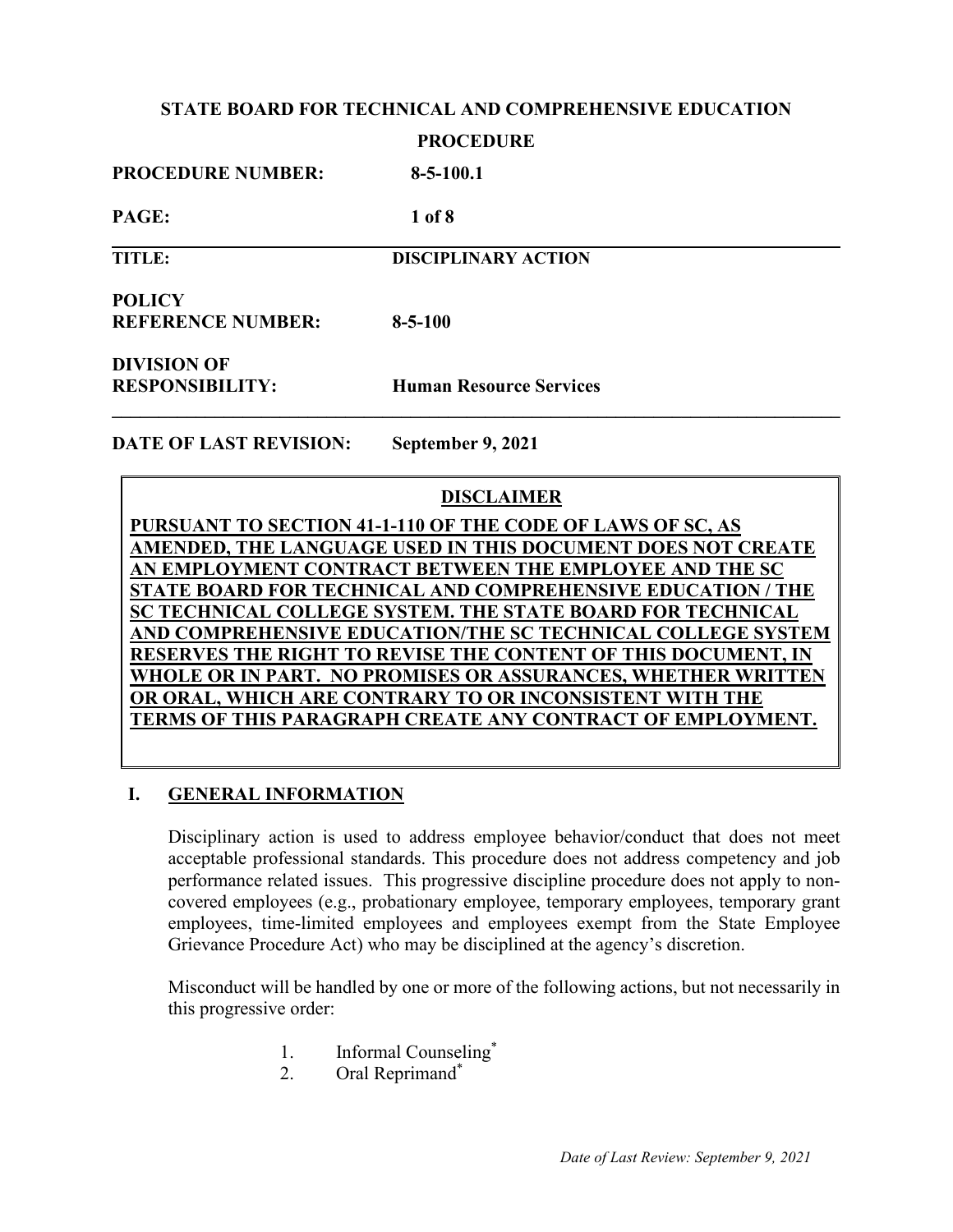## **STATE BOARD FOR TECHNICAL AND COMPREHENSIVE EDUCATION**

#### **PROCEDURE**

| <b>PROCEDURE NUMBER:</b> | $8 - 5 - 100.1$                         |
|--------------------------|-----------------------------------------|
| PAGE:                    | $2$ of $8$                              |
| 3.                       | Written Warning*                        |
| 4.                       | Disciplinary (Involuntary) Reassignment |
| 5.                       | <b>Disciplinary Demotion</b>            |
| 6.                       | Disciplinary Suspension                 |

- 7. Investigatory Suspension
- 8. Termination

Management, in conjunction with the System Office/College Human Resources Officer, must decide the appropriate discipline based on the circumstances in each case and the severity of the conduct. No two cases are identical; therefore it may not be possible to impose a particular discipline for a specific offense. It is the responsibility of the human resources office to ensure fair and consistent application of disciplinary measures for the same or similar offenses.

Disciplinary actions beyond an oral reprimand must be developed in consultation with the Human Resources Officer. When misconduct does not result in immediate termination, an employee should be given notice that continued improper conduct could result in dismissal. The original documentation of all disciplinary actions above oral reprimands are to be forwarded to the human resources office for inclusion in the employee's official personnel file.

## **II. FORMS OF DISCIPLINARY ACTION**

## **A. INFORMAL COUNSELING**

If it appears that an employee has failed to conduct himself/herself in accordance with State Board for Technical and Comprehensive Education (SBTCE)/College policies and procedures, federal or state law, the supervisor may hold a discussion with the employee in which he/she coaches the employee on the expected proper conduct. The supervisor should fully explain what is expected and should be open to consideration of whether special circumstances may have been involved. The supervisor should document the counseling session with the employee and maintain the documentation in a supervisory file.

<span id="page-1-0"></span><sup>\*</sup> May not be formally grieved or appealed through the State Employee Grievance Procedure Act.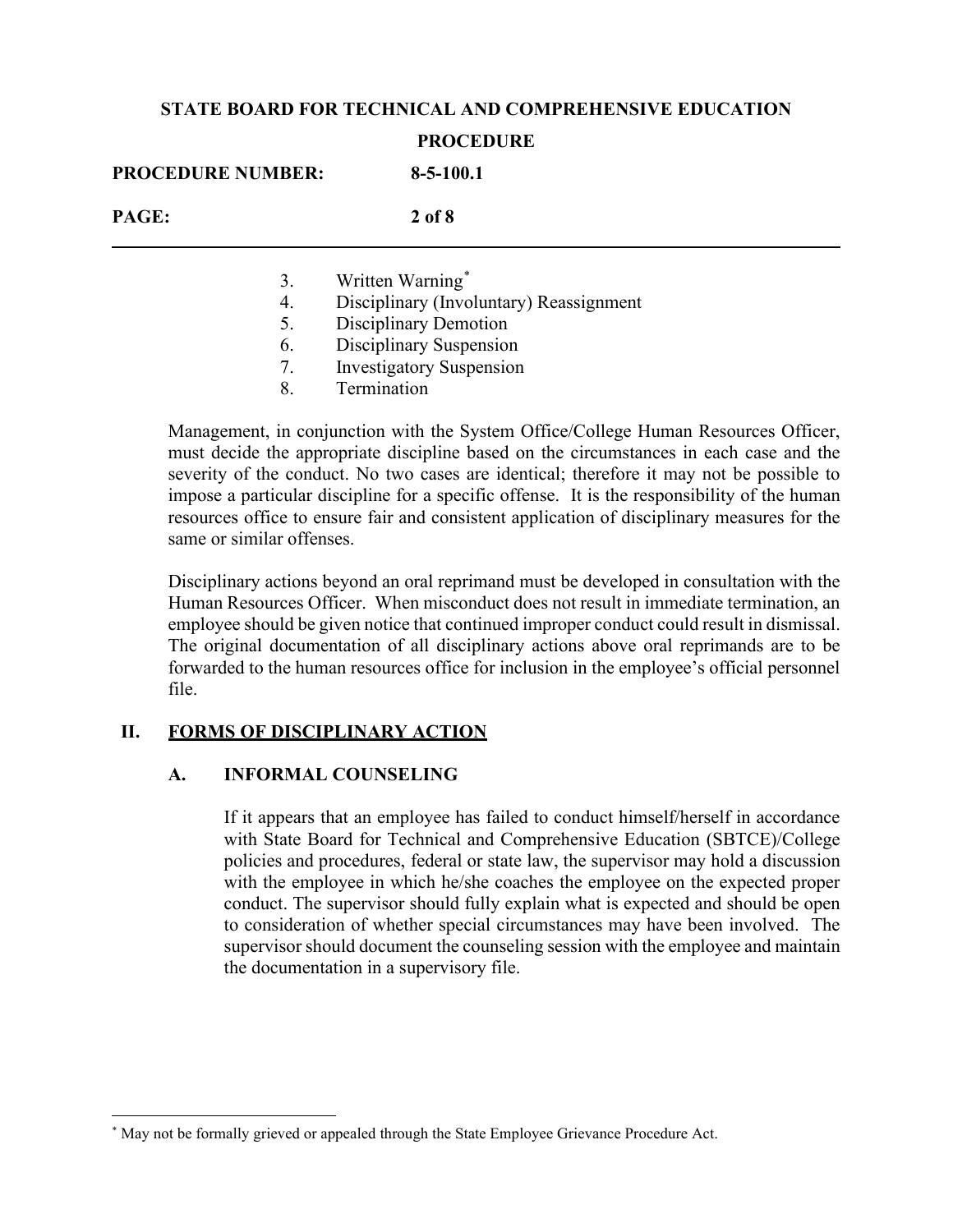# **STATE BOARD FOR TECHNICAL AND COMPREHENSIVE EDUCATION PROCEDURE PROCEDURE NUMBER: 8-5-100.1 PAGE: 3 of 8**

#### **B. ORAL REPRIMAND**

An employee may be verbally reprimanded for relatively minor infractions involving inappropriate behavior, misconduct, or violation of rules. The supervisor should inform the employee in private that an oral reprimand is being given and that the employee has the opportunity to correct the problem. The supervisor should further inform the employee that unless the problem is corrected, the employee will be subject to stronger disciplinary action up to and including termination. Written documentation of the oral reprimand should be maintained in a supervisory file, to be used to support future disciplinary action if needed.

## **C. WRITTEN WARNING**

A written warning may be administered for the first offense of a more serious nature or if a conduct problem continues after the oral reprimand or informal counseling. The written warning should be written by management in consultation with the Human Resources Officer, prior to being issued to the employee. It should be sufficiently detailed to let the employee know the reasons for the disciplinary action. It should also advise the employee that future occurrence(s) of a similar nature may result in further disciplinary action up to and including termination.

A copy of the written warning should be sent to the Human Resources Officer for the employee's official personnel file. It may bear the employee's comments, if any. Written warnings should be acknowledged in writing as received by the employee and witnessed by a Human Resources Officer or appropriate management if the employee refuses to sign. The notice of written warning becomes a part of the employee's official personnel file and a copy of the warning notice should be given to the employee. The employee should be advised that signing only indicates receipt of a copy, and not necessarily agreement with the contents of the written warning.

## **D. DISCIPLINARY (INVOLUNTARY) REASSIGNMENT**

Depending on the severity of and the circumstances related to the offense, disciplinary action may result in an involuntary reassignment to a more suitable job within the System Office/College. Involuntary reassignment from one job to another must be coordinated with the human resources office to ensure that no inequities in classification will exist due to the reassignment. Management should make reasonable efforts to ensure that any reassignments exceeding thirty (30) miles from the employee's previous worksite are necessary, and have been given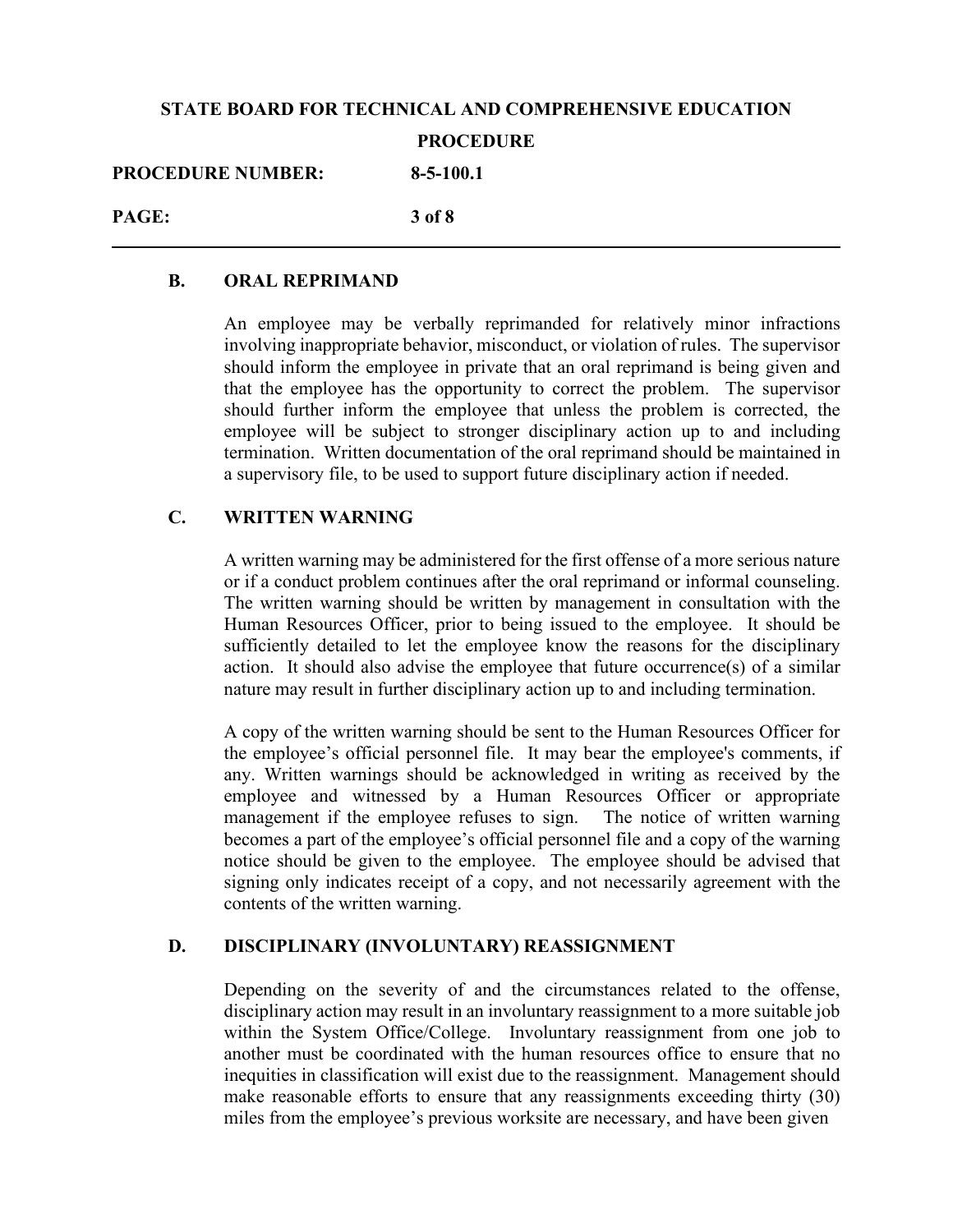## **STATE BOARD FOR TECHNICAL AND COMPREHENSIVE EDUCATION PROCEDURE PROCEDURE NUMBER: 8-5-100.1 PAGE: 4 of 8**

appropriate consideration, since involuntary reassignments in excess of thirty (30) miles from the prior workstation could be grievable. (See Procedure 8-6-100.1) Involuntary reassignments should be acknowledged in writing as received by the employee and witnessed by a Human Resources Officer or appropriate management if the employee refuses to sign. The notice of disciplinary reassignment becomes a part of the employee's official personnel file and a copy of the reassignment notice should be given to the employee.

## **E. DISCIPLINARY DEMOTION**

Depending on the severity of and the circumstances related to the offense, disciplinary action may result in a demotion if, during the investigation of the misconduct or offense, it is determined that the employee could possibly function satisfactorily in a position in a lower pay band than what the employee currently occupies. This action should also be coordinated with the Human Resources Officer, prior to notifying the employee of the disciplinary action. Disciplinary demotions should be acknowledged in writing as received by the employee and witnessed by a Human Resources Officer or appropriate management if the employee refuses to sign. The notice of disciplinary demotion becomes a part of the employee's official personnel file and a copy of the demotion notice should be given to the employee.

## **F. DISCIPLINARY SUSPENSION**

Disciplinary suspensions are without pay. Accrued annual or sick leave may not be used during a period of suspension. A suspension may be administered for the first offense of a serious nature. It should be employed when management or the supervisor believes that by its use the employee will correct this misconduct. The period of suspension will vary depending on the seriousness of the offense and should be for a specified period of time but only of a duration sufficient to correct misconduct. Exempt employees are to receive suspension without pay in full day increments. The employee will be given a written statement of the reasons for disciplinary suspension. Disciplinary suspensions should be acknowledged in writing as received by the employee and witnessed by a Human Resources Officer or appropriate management if the employee refuses to sign. The notice of suspension becomes a part of the employee's official personnel file and a copy of the suspension notice should be given to the employee. During the suspension period, the employee will not be allowed in the workplace.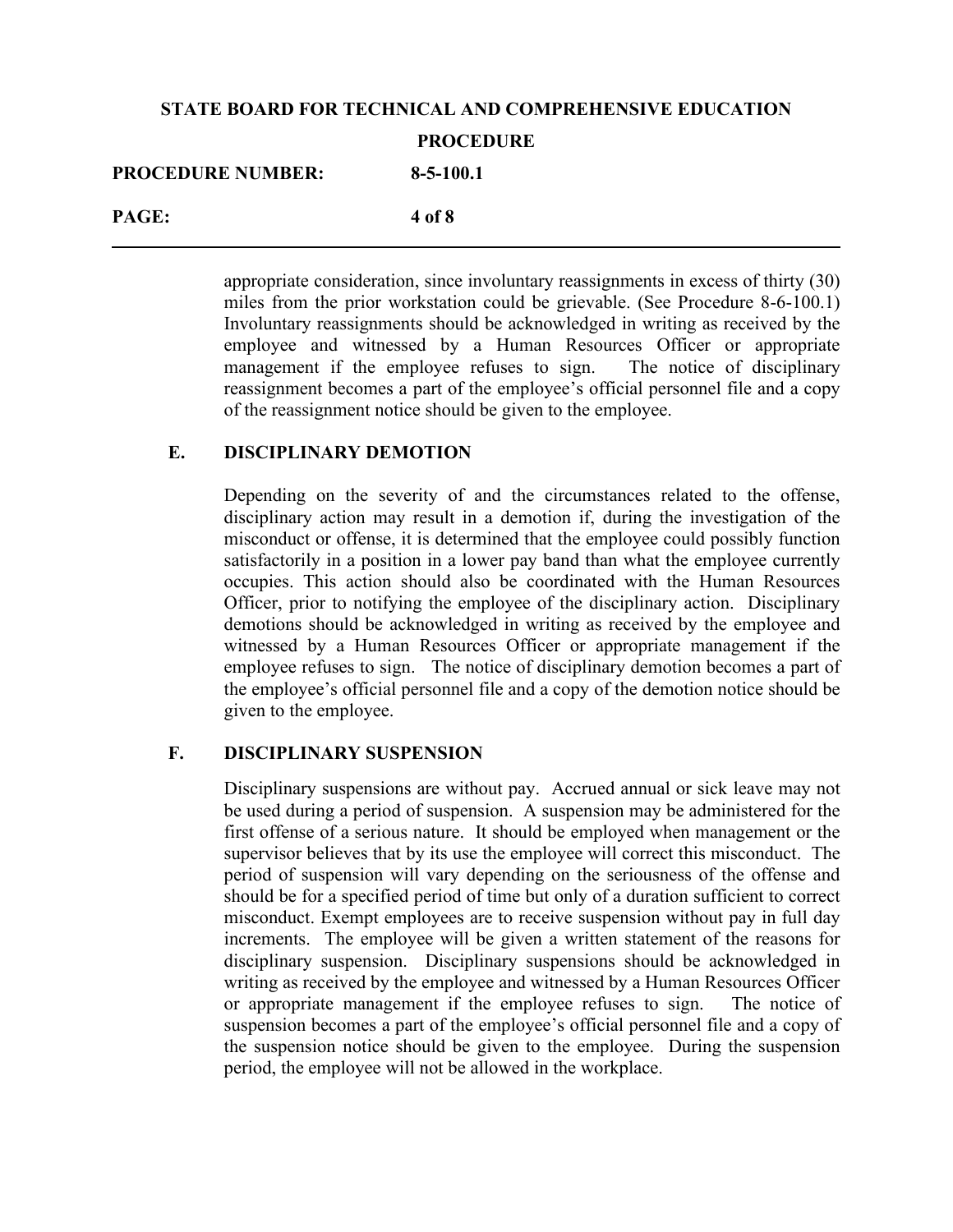## **STATE BOARD FOR TECHNICAL AND COMPREHENSIVE EDUCATION PROCEDURE PROCEDURE NUMBER: 8-5-100.1 PAGE: 5 of 8**

#### **G. INVESTIGATORY SUSPENSIONS WITHOUT PAY**

In cases that have many issues or considerations or where the facts are not clearly evident, an investigatory suspension may be used by placing the employee on a leave of absence without pay. Investigatory suspension means the interruption of active employment status (without compensation) pending investigation and a decision as to the extent of disciplinary action. The investigatory suspension should last only long enough to permit time for adequate investigation and the formulation of a decision after the investigation. Investigatory suspensions should be acknowledged in writing as received by the employee and witnessed by a Human Resources Officer or appropriate management if the employee refuses to sign. During the suspension period, the employee will not be allowed in the workplace or to have contact with other employees during business hours.

At the conclusion of the investigation, an investigative report should be developed and a copy placed in an appropriate (confidential) employee relations file in Human Resources. If the allegation is determined to be unfounded, the employee shall be returned to work with back pay.

If the allegation is determined to be founded, time off during an investigatory suspension may be considered part of the disciplinary suspension period if the investigation determines that disciplinary suspension is appropriate. If the investigation determines that appropriate disciplinary action is less than the length of the investigatory suspension without pay, then the employee will receive back pay for the difference.

All back pay amounts must be submitted through the System Office and approved by the Department of Administration's Division of State Human Resources.

#### **H. TERMINATION**

Each offense is viewed on a case by case basis. Severe, egregious, gross or aggravated misconduct or offense may result in immediate termination. In such instances, prior disciplinary actions, warning or attempts to correct the problem are not necessary.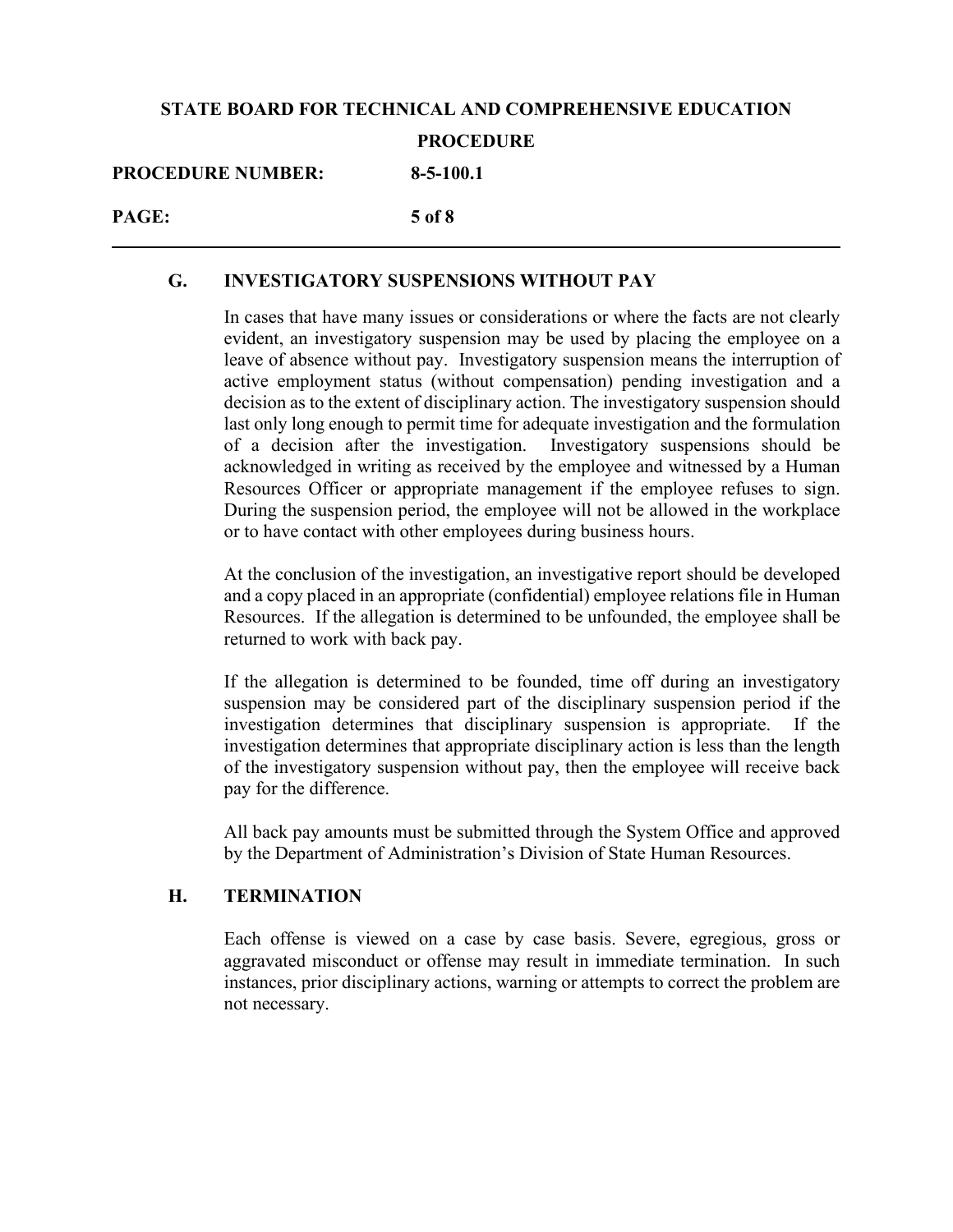# **STATE BOARD FOR TECHNICAL AND COMPREHENSIVE EDUCATION PROCEDURE**

**PROCEDURE NUMBER: 8-5-100.1**

#### **PAGE: 6 of 8**

## **III. PROCEDURES FOR ALL DISCIPLINARY ACTIONS ABOVE ORAL REPRIMAND**

- 1. The supervisor and/or appropriate department administration in conjunction with the human resources office should discuss and gather all facts surrounding an incident of misconduct.
- 2. The matter should then be discussed with the Human Resources Officer in determining the appropriate discipline.
- 3. Management shall work in consultation with the Human Resources Officer to determine the appropriate language in compliance with SBTCE/College policies and procedures and applicable state and federal laws.
- 4. The disciplinary action shall be taken under the authority and signature of the System/College President or a designee with the supervisor initiating the action.
- 5. The original document of the disciplinary action will be placed in the employee's official personnel file.

## **IV. DISCLOSURE OF CRIMINAL CHARGES/CONVICTIONS**

It is the responsibility of the employee to notify the System Office/College human resources office of any criminal charges and/or convictions that occur during the course of his/her employment. Failure to notify the System Office/College human resources office may be cause for disciplinary action up to and including termination.

## **V. JOB ABANDONMENT**

Employees who voluntarily fail to report to work for three consecutive workdays and fail to make direct contact with the supervisor or appropriate management during this time period will be considered to have voluntarily resigned.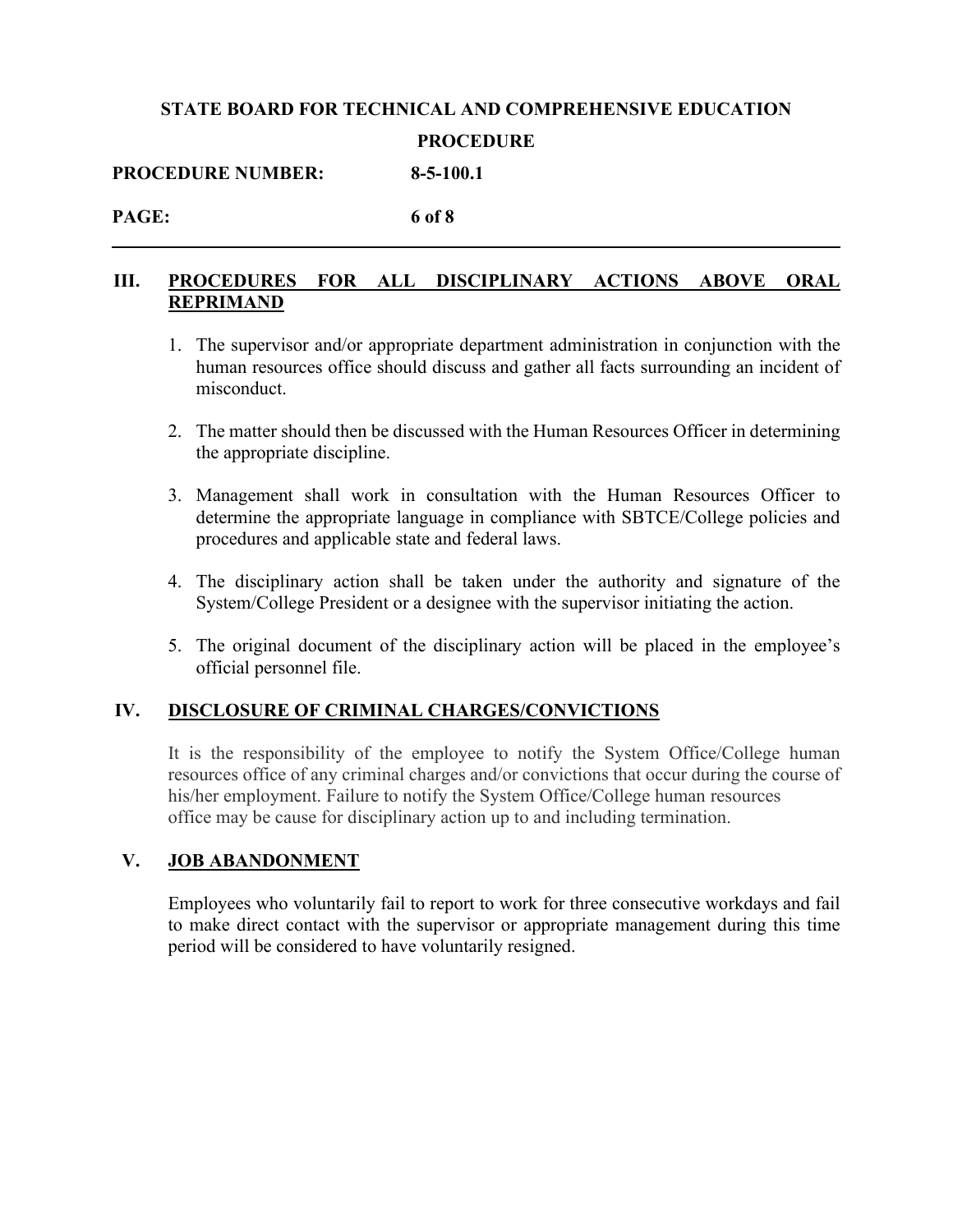## **STATE BOARD FOR TECHNICAL AND COMPREHENSIVE EDUCATION PROCEDURE PROCEDURE NUMBER: 8-5-100.1**

**PAGE: 7 of 8**

#### **VI. RELATED POLICIES, PROCEDURES, OR REGULATIONS**

Before taking disciplinary actions involving alcohol, drugs, or harassment of any type, management should ensure compliance with the following sources respectively, including, but not limited to:

SC Code – Section 8-11-110 (Alcoholism); SBTCE Policy 8-7-105 (Employee Alcohol/Drug Use), SBTCE Procedures 8-5-101.1 (Non-Discrimination, Anti-Harassment, and Sexual Misconduct) and 8-5-102 (Workplace Violence).

All competency and job performance related issues should be addressed through the following agency procedures:

SBTCE Procedures 8-4-100.1 (EPMS) and 8-4-101.1 (FPMS) It is not possible to list all acts or omissions which might result in disciplinary action. The below indicated range of offenses is to be used as a guide and is not intended to be allinclusive. At the time of the occurrence of any of the listed offenses, or any not listed, the appropriate discipline shall be determined after the particular circumstances of the case have been carefully considered.

| <b>OFFENSE</b>                                                                    |  |
|-----------------------------------------------------------------------------------|--|
| Unauthorized Leave                                                                |  |
| Habitual Tardiness or Failure to Observe Assigned Work Hours                      |  |
| Abuse of Leave (Refer to Family and Medical Leave Act and Americans With          |  |
| Disabilities Act)                                                                 |  |
| Excessive Absenteeism (Refer to Family and Medical Leave Act and Americans With   |  |
| Disabilities Act)                                                                 |  |
| Leaving Work Station Without Authorization                                        |  |
| Reporting to Work Under the Influence of Alcohol (Refer to S.C. Code of Laws      |  |
| Section 8-11-110; Act on Alcoholism)                                              |  |
| Drinking Alcoholic Beverages on the Job (Refer to S.C. Code of Laws Section 8-11- |  |
| 110; Act on Alcoholism)                                                           |  |
| Reporting to Work Under the Influence of Drugs or Alcohol                         |  |
| Possessing or Using Illegal Drugs on the Job                                      |  |
| Insubordination                                                                   |  |
| <b>Falsification of Records or Documents</b>                                      |  |
| Stealing                                                                          |  |
| Negligence                                                                        |  |
| Willful Violation of Written Rules, Regulations or Written Policies               |  |